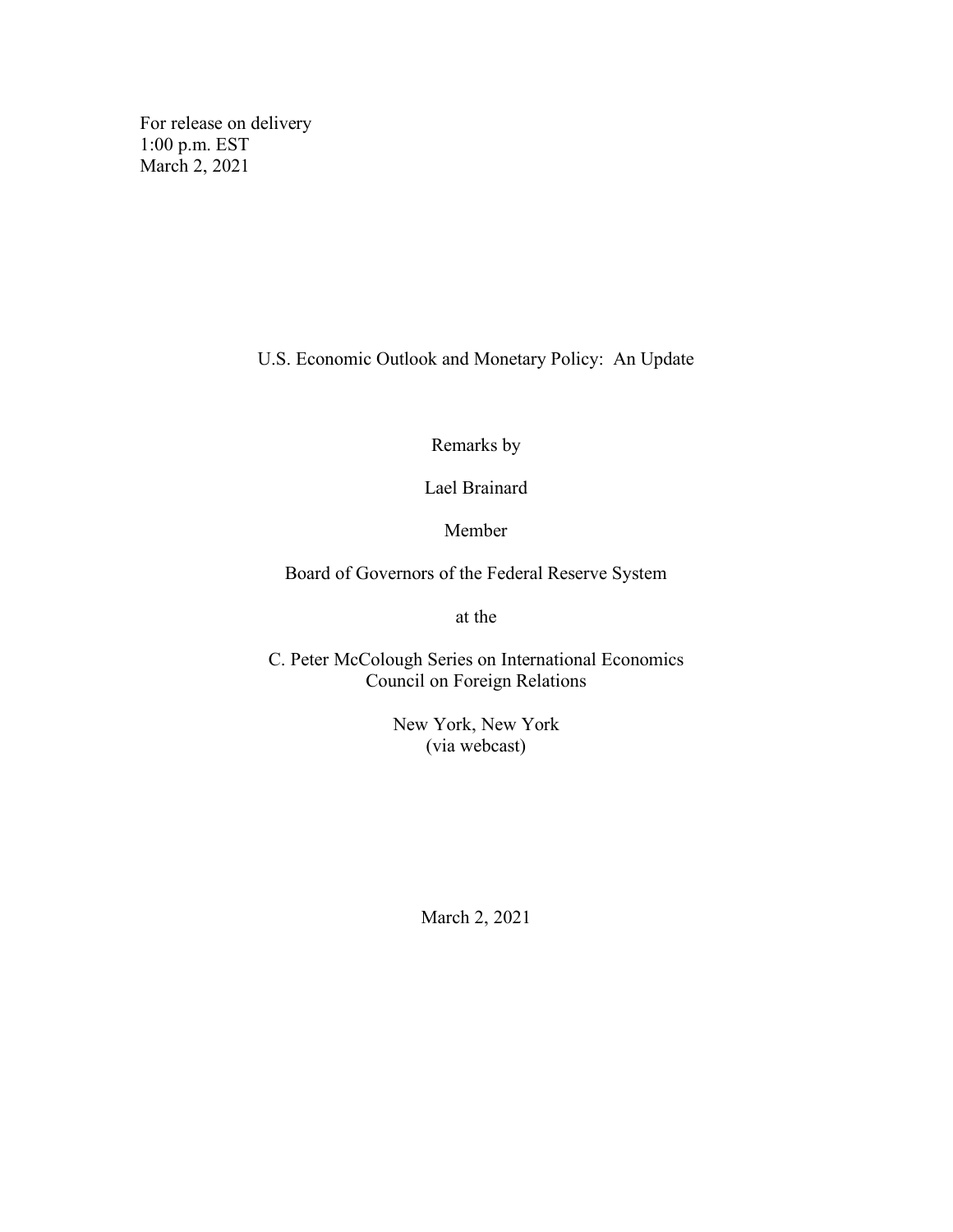It has been one year since the first wave of the COVID-19 pandemic hit our shores—a year marked by heartbreak and hardship. We are all looking forward to a brighter time ahead, when vaccinations are widespread, the recovery is broad based and inclusive, and services, schools, sports, and social life are in person. The expected path of the U.S. economy has strengthened with the prospect of widespread vaccinations and additional fiscal stimulus, but risks remain, and we are currently far from our goals.<sup>[1](#page-1-0)</sup>

## **Current Situation**

After a dark winter with elevated case counts and setbacks on service-sector jobs, case counts have come down and spending is picking up. Economic forecasts for growth during the first quarter have been significantly upgraded in response to the better-than-expected data.<sup>[2](#page-1-1)</sup> January data for household spending overall came in strong—confirming that the renewal of fiscal support at the end of the year provided a much needed boost to household incomes and spending at the turn of the year. The income support provided by fiscal authorities to hard-hit workers, households, businesses, and states and localities, as well as the actions of the Federal Reserve to promote orderly functioning in financial markets and low borrowing costs for households and businesses, have been providing vital support for the economy.

In recent weeks, vaccinations have been increasing, while weekly cases, hospitalizations, and deaths have decreased. The seven-day moving average of daily COVID deaths, which peaked in mid-January, declined about 35 percent during the

<span id="page-1-0"></span> $1$  I am grateful to Kurt Lewis for assistance in preparing these remarks. These remarks represent my own views, which do not necessarily represent those of the Federal Reserve Board or the Federal Open Market Committee.

<span id="page-1-1"></span> $2$  See, for example, the Federal Reserve Bank of Atlanta's GDPNow, which revised up the estimate for first-quarter growth by 5 percentage points on the release of the retail sales data. The latest estimate is 8.8 percent. The GDPNow forecast is available on the Federal Reserve Bank of Atlanta's website at [https://www.frbatlanta.org/cqer/research/gdpnow.](https://www.frbatlanta.org/cqer/research/gdpnow)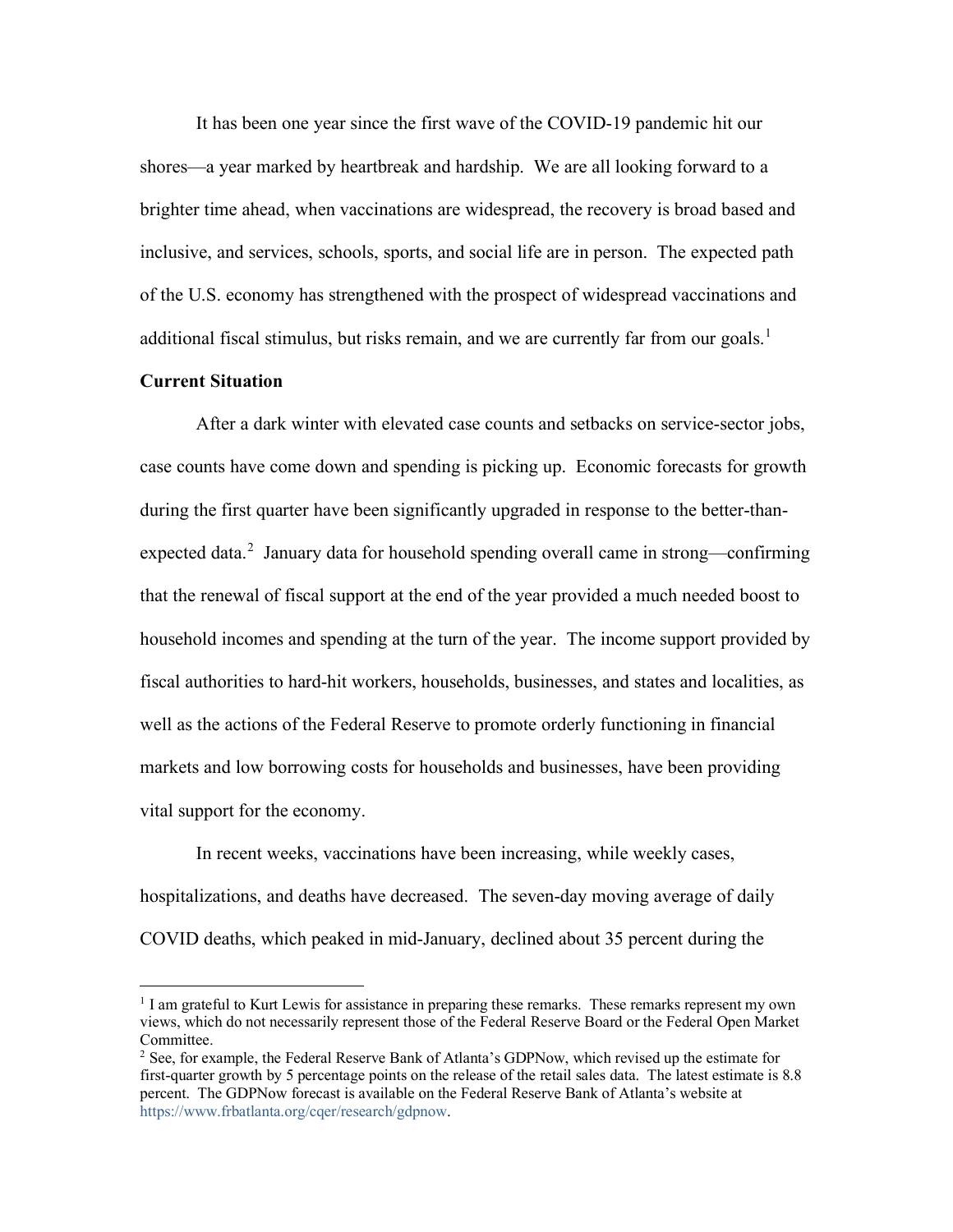month of February, although sadly it is still at high levels.<sup>[3](#page-2-0)</sup> As of yesterday, nearly 77 million vaccination doses had been administered.

 While the progress on vaccinations is promising, jobs are currently down by 10 million relative to pre-pandemic levels. Improvements in the labor market stalled late last year after rebounding partway in the summer and fall of 2020. When we take into consideration the more than 4 million workers who have left the labor force since the pandemic started, as well as misclassification errors, the unemployment rate is close to 10 percent currently—much higher than the headline unemployment rate of 6.3 percent.

Labor force participation by prime-age workers stands lower now, on net, than it did in June after it had bounced back partway from the decline in April.<sup>[4](#page-2-1)</sup> The decline in labor force participation relative to last June is largely a result of lower participation by prime-age women, which, in turn, partly reflects the increase in caregiving work at home with the move to remote schooling and the shutdown of daycares due to COVID. On average, over the period from November 2020 to January 2021, the fraction of prime-age women with children aged 6 to 17 who were out of the labor force for caregiving had increased by 2.4 percentage points from a year earlier, while for men the fraction had increased by about  $0.6$  percentage point.<sup>[5](#page-2-2)</sup> If not soon reversed, the decline in the

[https://www.federalreserve.gov/monetarypolicy/files/20210219\\_mprfullreport.pdf.](https://www.federalreserve.gov/monetarypolicy/files/20210219_mprfullreport.pdf)

- 2 -

<span id="page-2-0"></span><sup>&</sup>lt;sup>3</sup> For more information, see the Centers for Disease Control and Prevention's COVID data page, which is available at [https://covid.cdc.gov/covid-data-tracker.](https://covid.cdc.gov/covid-data-tracker)

<span id="page-2-1"></span><sup>4</sup> See the lower panel of figure 3 in Lael Brainard (2021), "How Should We Think about Full Employment in the Federal Reserve's Dual Mandate?" speech delivered at the Ec10, Principles of Economics, Lecture, Faculty of Arts and Sciences, Harvard University, Cambridge, Mass. (via webcast), February 24, [https://www.federalreserve.gov/newsevents/speech/brainard20210224a.htm.](https://www.federalreserve.gov/newsevents/speech/brainard20210224a.htm)

<span id="page-2-2"></span> $<sup>5</sup>$  The percentages are staff calculations based on the microdata from the January Current Population</sup> Survey. For more information on this analysis, see the box "Disparities in Job Loss during the Pandemic" in Board of Governors of the Federal Reserve System (2021), *Monetary Policy Report* (Washington: Board of Governors, February), pp. 12–14,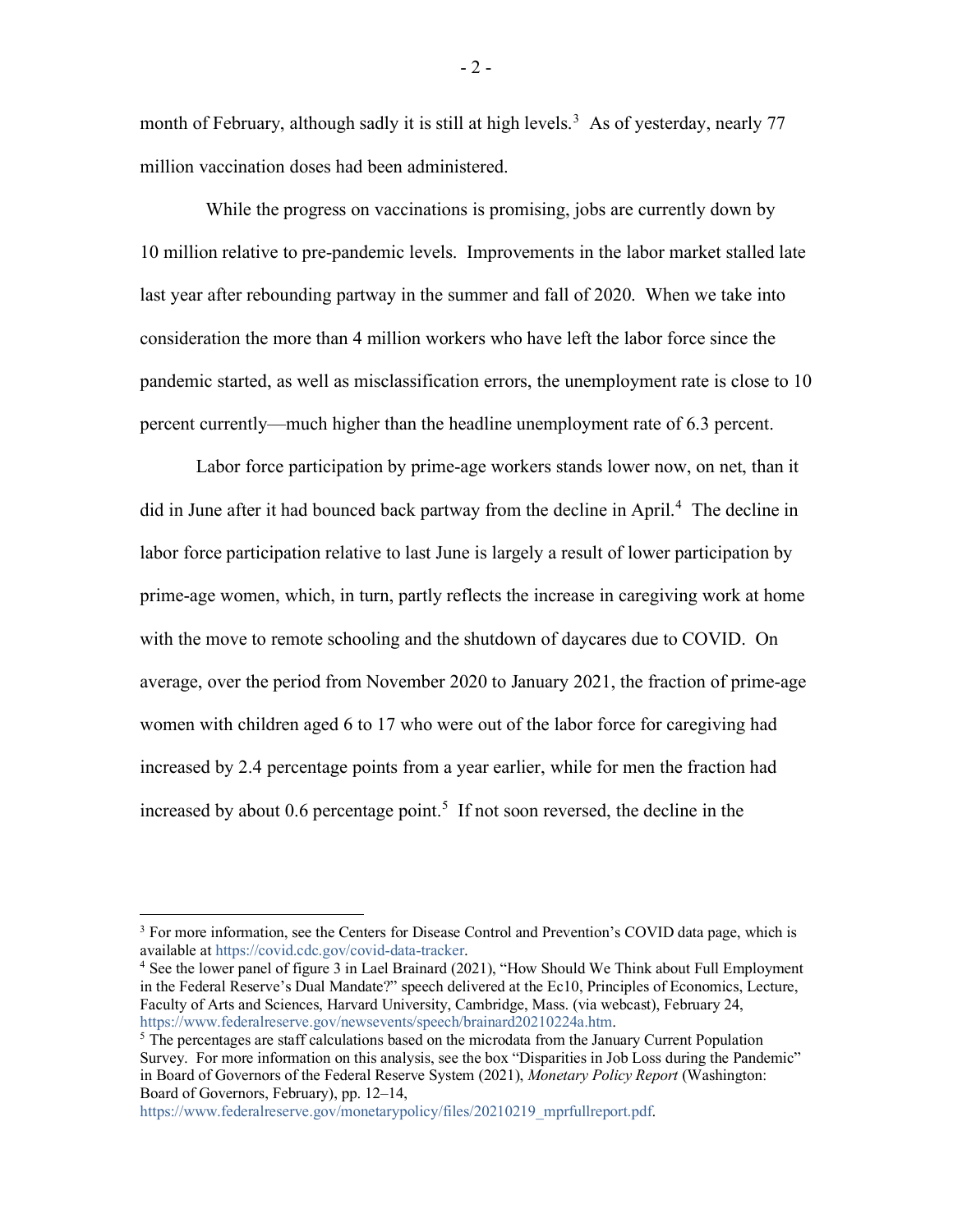participation rate for prime‑age women could have scarring effects, with longer-term implications for household incomes and potential growth. $^6$  $^6$ 

Roughly 90 percent of the shortfall in private payroll employment relative to the pre-COVID level is concentrated in service-providing industries, with half of these service job losses in leisure and hospitality. The concentration of job losses in services has had a disproportionate effect on the lowest-wage workers. Workers in the lowest-wage quartile face an extremely elevated rate of unemployment of around 23 percent.<sup>[7](#page-3-1)</sup> The advent of widespread vaccinations should revive in-person schooling and childcare along with demand for the in-person services that employ a significant fraction of the lower-wage workforce.

Realized inflation remains low, although inflation expectations appear to have moved closer to our 2 percent longer-run target. Both core and headline measures of 12 month personal consumption expenditures (PCE) inflation were 1.5 percent in January, well below our longer-run 2 percent inflation goal. Longer-term inflation expectations appear to have moved up in recent months, consistent with the Federal Open Market Committee's (FOMC) new commitment to achieving inflation that averages 2 percent over time. Market-based indicators of inflation expectations increased over recent months, with Treasury Inflation-Protected Securities-based measures of inflation compensation over the next 5 years and 10 years rising about 40 and 30 basis points,

<span id="page-3-0"></span><sup>6</sup> See Olivia Lofton, Nicolas Petrosky-Nadeau, and Lily Seitelman (2021), "Parents in a Pandemic Labor Market," Working Paper 2021-04 (San Francisco: Federal Reserve Bank of San Francisco, February), [https://www.frbsf.org/economic-research/publications/working-papers/2021/04;](https://www.frbsf.org/economic-research/publications/working-papers/2021/04) and Lael Brainard (2020), "Achieving a Broad-Based and Inclusive Recovery," speech delivered at "Post-COVID—Policy Challenges for the Global Economy," Society of Professional Economists Annual Online Conference, October 21[, https://www.federalreserve.gov/newsevents/speech/brainard20201021a.htm.](https://www.federalreserve.gov/newsevents/speech/brainard20201021a.htm)

<span id="page-3-1"></span> $<sup>7</sup>$  For more information on the analysis on employment by wage quartile, see the box "Disparities in Job</sup> Loss during the Pandemic" in Board of Governors, *Monetary Policy Report,* in note 5.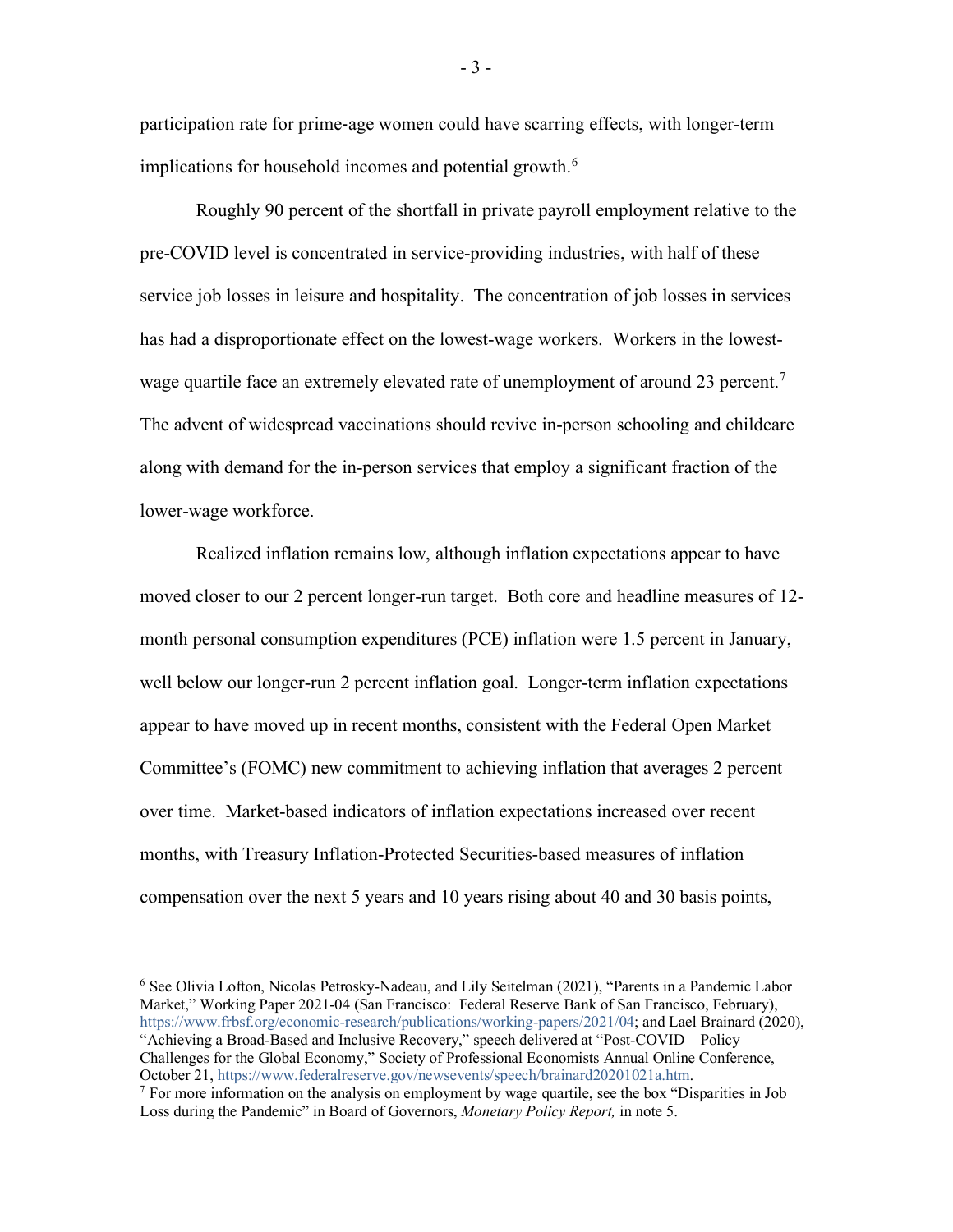respectively, since the end of last year. Some survey measures of inflation expectations have also moved up in recent months, although, on balance, they have only moved up toward their pre-COVID levels.

In many foreign countries, growth moderated at the end of 2020, as a spike in COVID hospitalizations and deaths led to tighter public health restrictions in many economies. Retail sales and measures of services activity weakened even as manufacturing and exports remained more resilient. Foreign activity should strengthen later this year as vaccinations rise, COVID case counts decline, and social distancing eases. It should also be aided by some rundown in the stock of excess savings, continued fiscal and monetary support, and strong U.S. demand. The turnaround in growth in each country will hinge on success in controlling the virus and limiting economic scarring from the past year's downturn, as well as on available policy space, and underlying macroeconomic vulnerabilities.

## **Outlook**

So, what do these developments suggest for the U.S. outlook? Increasing vaccinations, along with enacted and expected fiscal measures and accommodative monetary policy, point to a strong modal outlook for 2021, although considerable uncertainty remains. It is widely expected that we will continue to make progress controlling the virus, reducing the need for social distancing, but variants of the virus, slow take-up of vaccinations, or both could slow progress.

Additional fiscal support is likely to provide a significant boost to spending when vaccinations are sufficiently widespread to support a full reopening of in-person services. Various measures of financial conditions are broadly accommodative relative to historical

- 4 -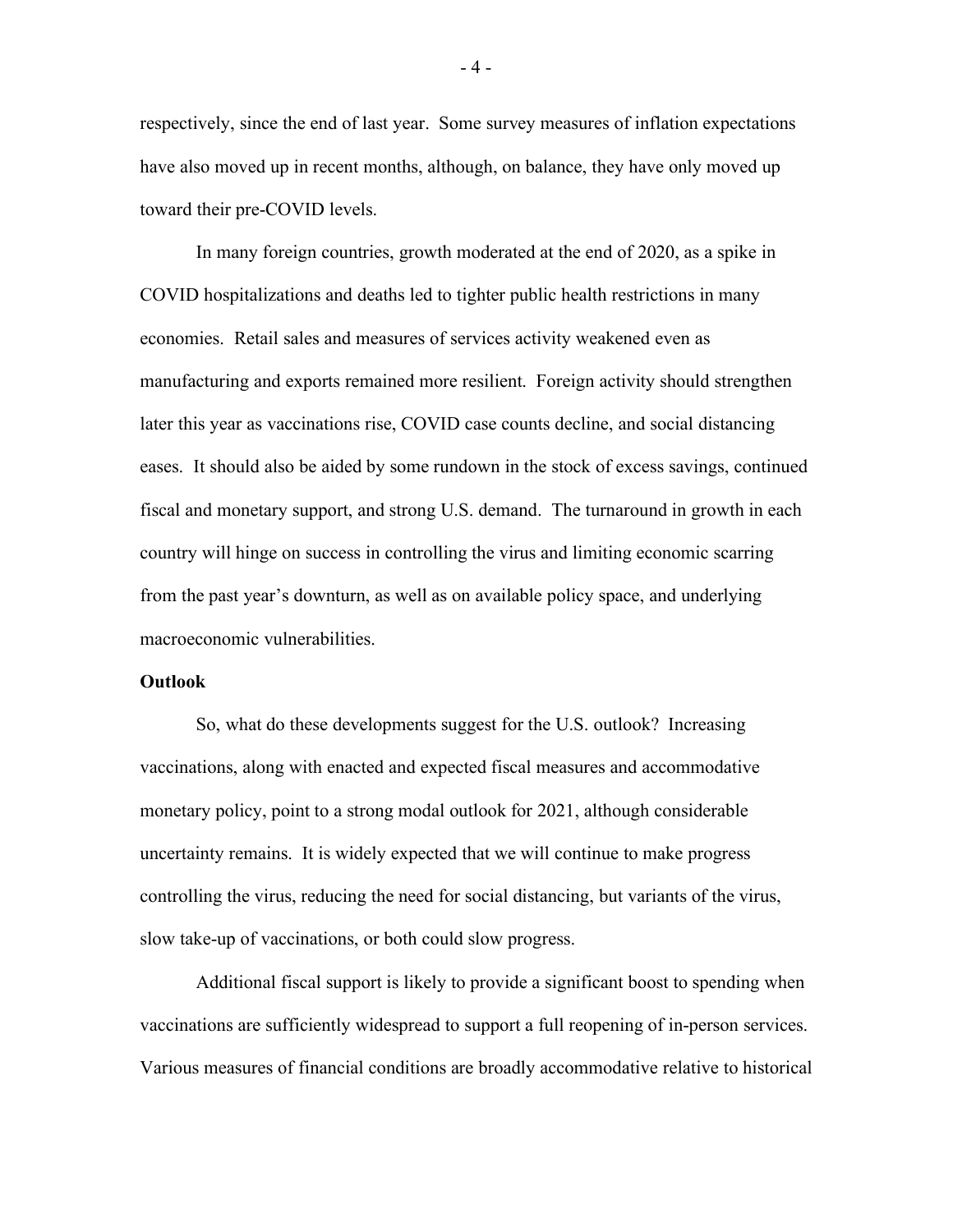levels and should remain so. The labor market should strengthen, perhaps significantly, as the virus recedes, social distancing comes to an end, and the service sector springs back to life.

Inflation is likely to temporarily rise above 2 percent on a 12-month basis when the low March and April price readings from last year fall out of our preferred 12-month PCE measure. Transitory inflationary pressures are possible if there is a surge of demand that outstrips supply in certain sectors when the economy opens up fully. The size of such a surge in demand will depend in part on the effects of additional fiscal stimulus, along with any spend-down of accumulated savings, which are uncertain.<sup>[8](#page-5-0)</sup> But a surge in demand and any inflationary bottlenecks would likely be transitory, as fiscal tailwinds to growth early this year are likely to transition to headwinds sometime thereafter. A burst of transitory inflation seems more probable than a durable shift above target in the inflation trend and an unmooring of inflation expectations to the upside.

When considering the inflation outlook, it is important to remember that inflation has averaged slightly below 2 percent for over a quarter-century. In the nine years since the FOMC's announcement of a 2 percent inflation objective, 12-month PCE inflation has averaged under 1-1/2 percent. Readings of 12-month inflation have been below

<span id="page-5-0"></span><sup>8</sup> For examples of the range of estimates of the effects of the expected fiscal stimulus, see Wendy Edelberg and Louise Sheiner (2021), "The Macroeconomic Implications of Biden's \$1.9 Trillion Fiscal Package," Brookings Institution, January 28, [https://www.brookings.edu/blog/up-front/2021/01/28/the](https://www.brookings.edu/blog/up-front/2021/01/28/the-macroeconomic-implications-of-bidens-1-9-trillion-fiscal-package/)[macroeconomic-implications-of-bidens-1-9-trillion-fiscal-package;](https://www.brookings.edu/blog/up-front/2021/01/28/the-macroeconomic-implications-of-bidens-1-9-trillion-fiscal-package/) Alex Arnon, Daniela Viana Costa, Zheli He, Austin Herrick, Jon Huntley, Marcos Dinerstein, Victoria Osorio, and John Ricco (2021), "Macroeconomic Effects of the \$1.9 Trillion Biden COVID Relief Plan," Penn Wharton Budget Model (Philadelphia: Wharton School of the University of Pennsylvania, February 3), [https://budgetmodel.wharton.upenn.edu/issues/2021/2/3/macroeconomic-effects-of-19-trillion-biden-covid](https://budgetmodel.wharton.upenn.edu/issues/2021/2/3/macroeconomic-effects-of-19-trillion-biden-covid-relief-plan)[relief-plan;](https://budgetmodel.wharton.upenn.edu/issues/2021/2/3/macroeconomic-effects-of-19-trillion-biden-covid-relief-plan) and Olivier Blanchard (2021), "In Defense of Concerns over the \$1.9 Trillion Relief Plan," RealTime Economic Issues Watch (Washington: Peterson Institute for International Economics, February 18), [https://www.piie.com/blogs/realtime-economic-issues-watch/defense-concerns-over-19-trillion-relief](https://www.piie.com/blogs/realtime-economic-issues-watch/defense-concerns-over-19-trillion-relief-plan)[plan.](https://www.piie.com/blogs/realtime-economic-issues-watch/defense-concerns-over-19-trillion-relief-plan)

- 5 -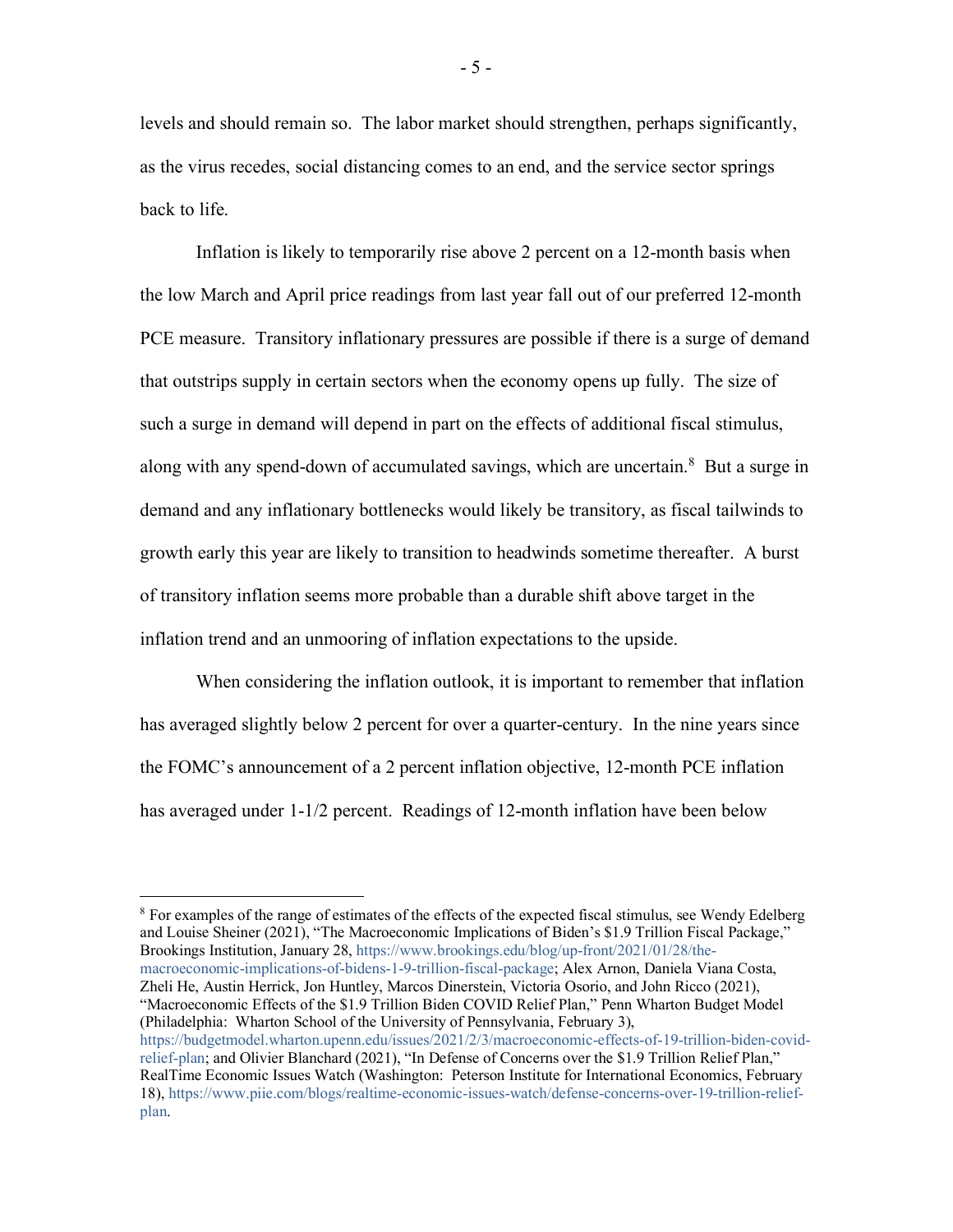2 percent in 95 of those 109 months. According to recent research, statistical models estimate that underlying core PCE inflation ranges from one- to four-tenths of 1 percentage point below our 2 percent longer-run target.<sup>[9](#page-6-0)</sup> Recall that at the end of 2019, with unemployment at a multidecade low and after the addition of almost 1-1/2 million workers to the labor force during the previous year, PCE inflation was 1.6 percent for the year.

## **Monetary Policy**

With that outlook in mind, let me turn to monetary policy. After an extensive review, the FOMC revised its monetary policy framework to reflect important changes in economic relationships characterized by a low equilibrium interest rate, inflation persistently below target, and low sensitivity of inflation to resource utilization. The new framework calls for monetary policy to seek to eliminate *shortfalls* of employment from its maximum level, in contrast to the previous approach that called for policy to minimize *deviations* when employment is too high as well as too low. It emphasizes that maximum employment is a broad-based and inclusive goal assessed by a wide range of indicators. In addition, in order to keep longer-term inflation expectations well anchored at our 2 percent goal, monetary policy will seek to achieve inflation that averages 2 percent over time. Consequently, following periods when inflation has been running persistently below 2 percent, appropriate monetary policy will likely aim to achieve inflation moderately above 2 percent for some time.

<span id="page-6-0"></span><sup>9</sup> See the point estimates for 2019:Q2 in table 1 in Jeremy B. Rudd (2020), "Underlying Inflation: Its Measurement and Significance," FEDS Notes (Washington: Board of Governors of the Federal Reserve System, September 18), [https://www.federalreserve.gov/econres/notes/feds-notes/underlying-inflation-its](https://www.federalreserve.gov/econres/notes/feds-notes/underlying-inflation-its-measurement-and-significance-20200918.htm)[measurement-and-significance-20200918.htm.](https://www.federalreserve.gov/econres/notes/feds-notes/underlying-inflation-its-measurement-and-significance-20200918.htm)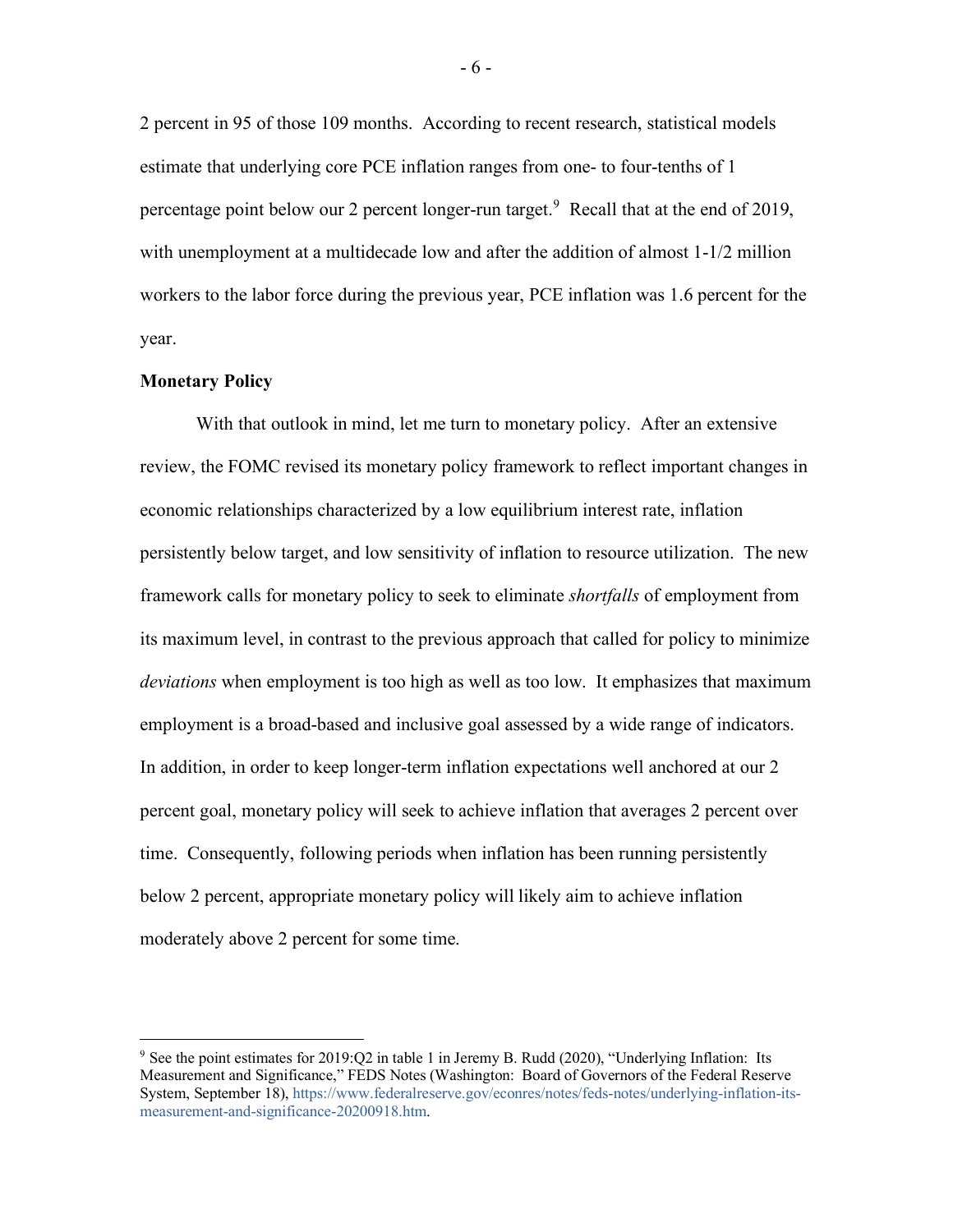These changes mean that we will not tighten monetary policy solely in response to a strong labor market. The long-standing presumption that accommodation should be reduced preemptively when the unemployment rate nears estimates of the neutral rate in anticipation of high inflation that is unlikely to materialize risks an unwarranted loss of opportunity for many of the most economically vulnerable Americans.<sup>10</sup> It may curtail progress for racial and ethnic groups that have faced systemic challenges in the labor force. Instead, the shortfalls approach will enable the labor market to continue to improve absent clear indications of high inflationary pressures or an unmooring of inflation expectations to the upside.

The FOMC has set out forward guidance on the policy rate and asset purchases that implements the new framework. The guidance indicates an expectation that it will be appropriate to maintain the current target range of the federal funds rate until labor market conditions have reached levels consistent with the Committee's assessments of maximum employment and inflation has risen to 2 percent and is on track to moderately exceed 2 percent for some time. Even after economic conditions warrant liftoff, changes in the policy rate are likely to be only gradual, as the forward guidance notes that monetary policy will remain accommodative in order to achieve inflation moderately above 2 percent for some time so that inflation averages 2 percent over time. In addition, asset purchases are expected to continue at least at their current pace until substantial further progress has been made toward our goals.

- 7 -

<span id="page-7-0"></span><sup>10</sup> See Stephanie R. Aaronson, Mary C. Daly, William L. Wascher, and David W. Wilcox (2019), "Okun Revisited: Who Benefits Most from a Strong Economy?" *Brookings Papers on Economic Activity,* Spring, pp. 333–75, [https://www.brookings.edu/wp-content/uploads/2019/03/Aaronson\\_web.pdf.](https://www.brookings.edu/wp-content/uploads/2019/03/Aaronson_web.pdf)